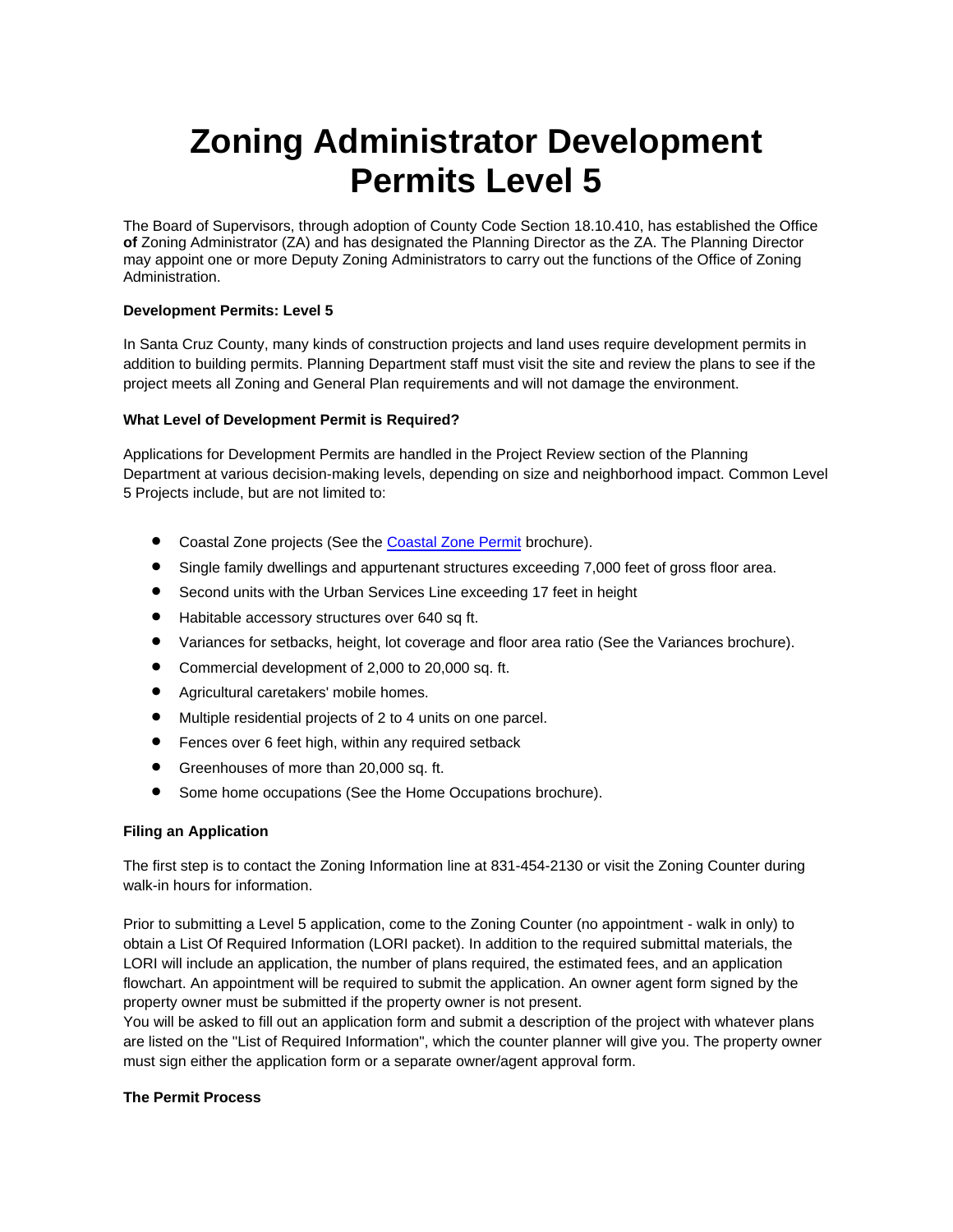The planner assigned to your project will visit the site, review your plans, receive comments from other reviewing agencies, and write a staff report. This report will contain a description of the project, its location, and a recommendation either for approval (usually with certain conditions), or for denial if the affirmative findings cannot be made.

## **Findings**

Required findings for development permits appear in Section 18.10.230(a) of the Santa Cruz County Code. Briefly, these require that the project:

- 1. Will be consistent with the Zoning Plan, General Plan, and all County ordinances.
- 2. Will not be detrimental to the public or to property in the neighborhood.
- 3. Will not generate too much traffic, overload utilities, or waste energy.
- 4. Will harmonize with existing land uses and densities in the neighborhood.

For Coastal Zone permit findings, see the [Coastal Zone Permits](http://www.sccoplanning.com/PlanningHome/ZoningDevelopment/DevelopmentPermits/Level5ZoningAdministratorPermits/CoastalPermits/CoastalZonePermits.aspx) brochure and Section 13.20.110 of the County Code.

#### **Environmental Review**

Some development permit applications are subject to environmental review per the California Environmental Quality Act.

#### **Public Notices**

You must place a project description sign or signs on the project site before your application will be deemed complete for processing. Your project planner will contact you with details (see the Guidelines For Neighborhood Notification of Proposed Development brochure for additional information). A copy of the staff report, findings, and recommendation for either approval or denial will be sent to the applicant and to surrounding property owners. An announcement of the proposed hearing will be published in a newspaper, posted on the site, and if the site is within the Coastal Zone, to all legal occupants of properties within 100 feet of the site ten days before the hearing.

## **The Hearing**

The Zoning Administrator will conduct a public hearing which anyone may attend. A decision based on the planner's findings and statements made by the applicant and the public will be made. The permit, if approved, becomes effective (subject to any conditions of approval) ten business days after the Zoning Administrator's decision, if not appealed (See the Planning Appeals brochure).

## **Appeals**

All actions of the Zoning Administrator are appealable to the Planning Commission as described in Chapter 18.10 of the County Code.

## **For More Information**

This brochure describes the general information for obtaining Level 5 development permits. For complete regulations, see the Santa Cruz County Code, Chapter 18.10.

If you have questions about Development Permits, please call the Zoning Information phone line at 831-